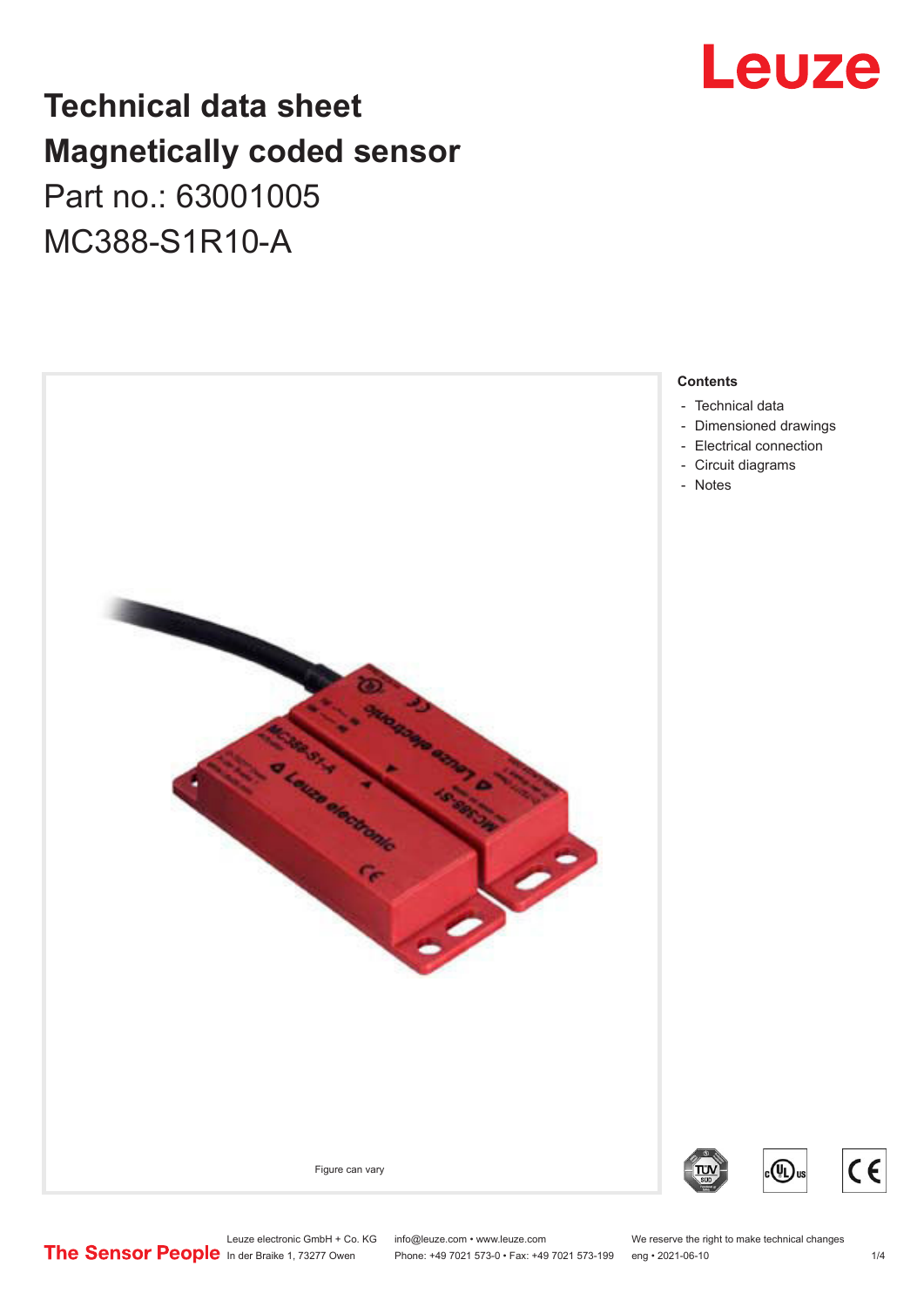## <span id="page-1-0"></span>**Technical data**

# Leuze

| <b>Basic data</b>                                                     |                                                                                                                                    |
|-----------------------------------------------------------------------|------------------------------------------------------------------------------------------------------------------------------------|
| Series                                                                | MC388                                                                                                                              |
| <b>Functions</b>                                                      |                                                                                                                                    |
| <b>Functions</b>                                                      | Integration in control circuits up to cate-<br>gory 4 in accordance with EN ISO<br>13849-1                                         |
|                                                                       | Safety system in combination with an<br>evaluation unit such as the MSI-MC310<br>safety relay or the MSI 400 safety<br>controller. |
| <b>Characteristic parameters</b>                                      |                                                                                                                                    |
| Mission time T <sub>M</sub>                                           | 20 years, EN ISO 13849-1                                                                                                           |
| Category                                                              | Up to 4, depending on evaluation, 1<br>sensor connected, EN ISO 13849-1                                                            |
| <b>B</b> <sub>10</sub>                                                | 20,000,000 number of cycles                                                                                                        |
| <b>Electrical data</b>                                                |                                                                                                                                    |
| <b>Protective circuit</b>                                             | <b>Current limitation</b>                                                                                                          |
|                                                                       | Short circuit protected, Via e.g. MSI-<br>MC310, MSI 400                                                                           |
| <b>Contact allocation</b>                                             | $1NC + 1NO$                                                                                                                        |
| <b>Contact type</b>                                                   | Reed contacts (magnetically sensitive)                                                                                             |
| Requirement on the voltage supply<br>when used acc. to cULus (UL 508) | Class 2 Circuits                                                                                                                   |
| Outputs                                                               |                                                                                                                                    |
| Max. switching voltage                                                | 27 V AC/DC                                                                                                                         |
| Switching current, max.                                               | 500 mA                                                                                                                             |
| <b>Timing</b>                                                         |                                                                                                                                    |
| Response time                                                         | 3 <sub>ms</sub>                                                                                                                    |
| <b>Connection</b>                                                     |                                                                                                                                    |
| <b>Number of connections</b>                                          | 1 Piece(s)                                                                                                                         |
| <b>Connection 1</b>                                                   |                                                                                                                                    |
| <b>Function</b>                                                       | Contact connection                                                                                                                 |
| <b>Type of connection</b>                                             | Cable with wire-end sleeves                                                                                                        |
| Cable length                                                          | 10,000 mm                                                                                                                          |
| <b>Sheathing material</b>                                             | <b>PUR</b>                                                                                                                         |
| Cable color                                                           | <b>Black</b>                                                                                                                       |
| <b>Number of conductors</b>                                           | 4 -wire                                                                                                                            |

#### **Mechanical data**

| Design                                                                                   | Cubic                                                           |
|------------------------------------------------------------------------------------------|-----------------------------------------------------------------|
| Dimension (W x H x L)                                                                    | 25 mm x 13 mm x 88 mm                                           |
| <b>Housing material</b>                                                                  | <b>Plastic</b>                                                  |
| <b>Plastic housing</b>                                                                   | Glass fiber reinforced (PPS), self-<br>extinguishing            |
| Net weight                                                                               | 520 g                                                           |
| <b>Housing color</b>                                                                     | Red                                                             |
| <b>Type of fastening</b>                                                                 | Through-hole mounting                                           |
| <b>Installation position</b>                                                             | Arbitrary, provided housing markings are<br>aligned             |
| Switch type                                                                              | Type 4 interlock device, contactless<br>actuation. EN ISO 14119 |
| <b>Approach actuation directions</b>                                                     | 3-dimensional                                                   |
| <b>Mechanical life time</b>                                                              | 10,000,000 actuation cycles                                     |
| <b>External actuator</b>                                                                 | Magnetically coded                                              |
| Cut-out point (OFF), min.                                                                | $13 \text{ mm}$                                                 |
| Assured cut-out distance (Sar), min.                                                     | 30 mm                                                           |
| Assured cut-in distance (Sao), max.                                                      | 6 mm                                                            |
| <b>Switching tolerance (without</b><br>ferromagnetic materials in immediate<br>vicinity) | $-1$ 1 mm                                                       |
| Distance to other magnetic sensors,<br>min.                                              | 50 mm                                                           |
| Approach speed, min.                                                                     | $0.05 \text{ m/s}$                                              |
|                                                                                          |                                                                 |

#### **Environmental data**

| Ambient temperature, operation    | -20  70 °C    |
|-----------------------------------|---------------|
| Degree of contamination, external | 3. EN 60947-1 |

#### **Certifications**

| Degree of protection                                               | IP 67                                |
|--------------------------------------------------------------------|--------------------------------------|
| <b>Certifications</b>                                              | c UL US                              |
|                                                                    | TÜV Süd (with suitable safety relay) |
| Test procedure for EMC in accordance EN 60947-5-3<br>with standard |                                      |
|                                                                    | EN 61000-6-2                         |
|                                                                    | EN 61000-6-3                         |
| Test procedure for oscillation in<br>accordance with standard      | EN 60947-5-3                         |
| Test procedure for shock in<br>accordance with standard            | EN 60947-5-3                         |

#### **Classification**

| <b>Customs tariff number</b> | 90328900 |  |
|------------------------------|----------|--|
| eCl@ss 5.1.4                 | 27272402 |  |
| eCl@ss 8.0                   | 27272402 |  |
| eCl@ss 9.0                   | 27272402 |  |
| eCl@ss 10.0                  | 27272402 |  |
| eCl@ss 11.0                  | 27272402 |  |
| <b>ETIM 5.0</b>              | EC002544 |  |
| <b>ETIM 6.0</b>              | EC002544 |  |
| <b>ETIM 7.0</b>              | EC002544 |  |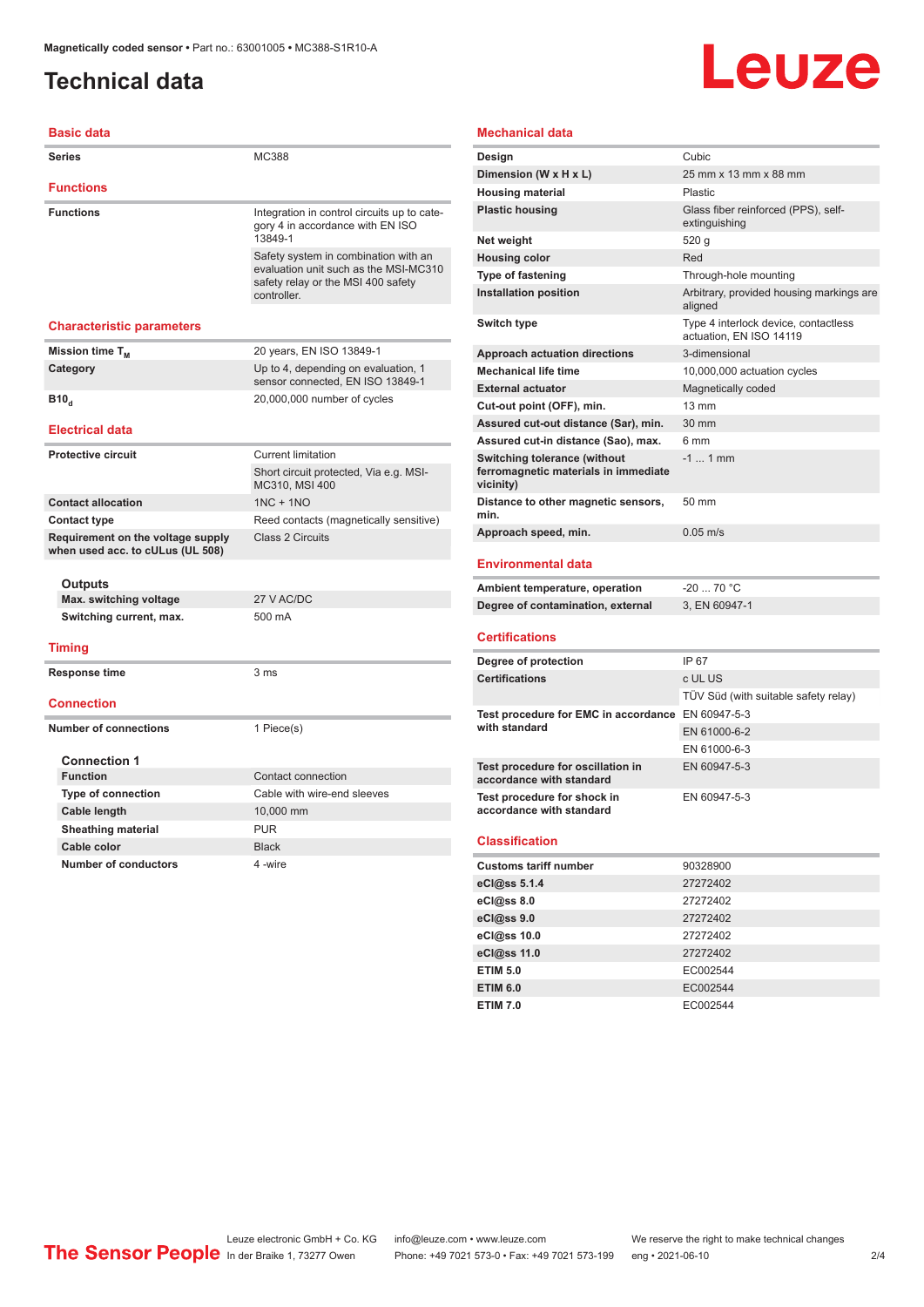## <span id="page-2-0"></span>**Dimensioned drawings**

All dimensions in millimeters

#### Dimensions of sensor and actuator



## **Electrical connection**

**Connection 1**

| <b>Function</b>           | Contact connection                                        |
|---------------------------|-----------------------------------------------------------|
| <b>Type of connection</b> | Cable with wire-end sleeves                               |
| Cable length              | 10,000 mm                                                 |
| <b>Sheathing material</b> | <b>PUR</b>                                                |
| Cable color               | <b>Black</b>                                              |
| Number of conductors      | 4 -wire                                                   |
| Wire cross section        | $0.35$ mm <sup>2</sup>                                    |
| Assignment                | Representation of contacts without activation by actuator |
|                           |                                                           |

#### **Conductor color Conductor assignment**

| <b>Brown</b> | <b>NO</b> |
|--------------|-----------|
| White        | <b>NO</b> |
| <b>Blue</b>  | NC        |
| <b>Black</b> | <b>NC</b> |

## **Circuit diagrams**



## Leuze